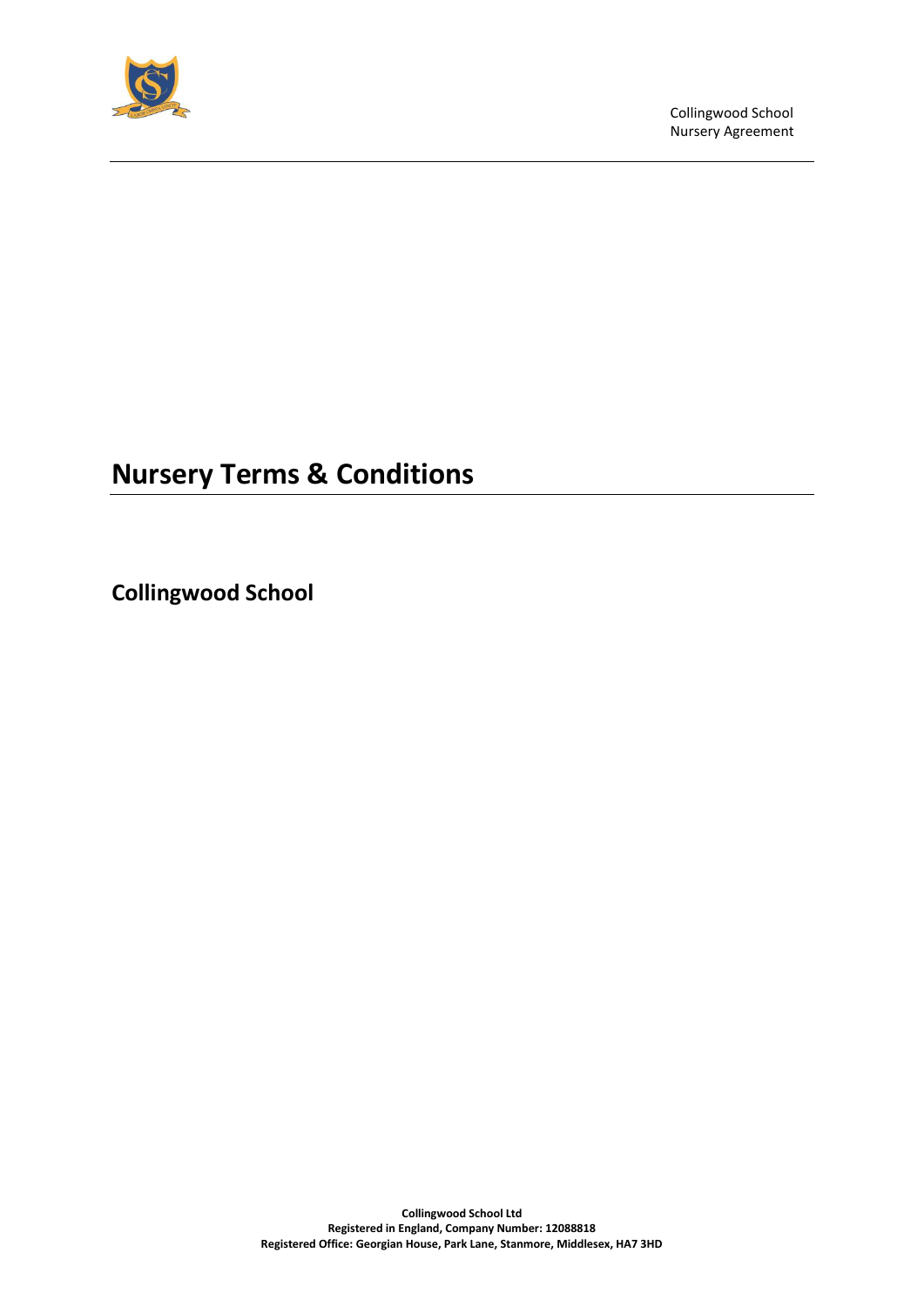

## **Collingwood School (Nursery) Terms and Conditions**

#### 1 **Terminology**

- 1.1 **The Nursery or We or Us**: means Collingwood School as now or in the future constituted (and any successor).
- 1.2 **The Nursery Manager**: is responsible for the day to day running of the Nursery and that expression includes those to whom any duties of the Nursery Manager have been delegated.
- 1.3 **Nursery Premises**: means the premises from which the Nursery operates.
- 1.4 **The Parents or You**: means any person who has signed the acceptance form. The Parents are legally responsible, jointly and severally, for complying with their obligations under these Terms and conditions.
- 1.5 **Parental Responsibility**: Those who have Parental Responsibility (i.e. legal responsibility for the Child) are entitled to receive relevant information concerning the Child whether or not they are a party to this contract unless a court order has been made to the contrary, or there are other reasons which justify withholding information to safeguard the best interests and welfare of the Child.
- 1.6 **The Child**: is the child named on the acceptance form.
- 1.7 **Calendar Month**: means the period between the first day and the last day inclusive of any calendar month.

#### 2 **The Nursery**

- 2.1 **Our aims**: The Nursery is a constantly developing community of children, staff and parents. We aim to provide a happy and secure environment in which each child can develop at his / her own pace. The Parents are expected to give their support and encouragement to the aims of the Nursery and to uphold and promote its good name and to ensure that the Child maintains appropriate standards of punctuality, behaviour, discipline and hygiene.
- 2.2 **The Child's health**: The Parents must inform the Nursery if the Child has any known medical condition or health problem or has been in contact with an infectious or contagious disease. The Child must not be brought to the Nursery if unwell.

#### 3 **Entry to the Nursery**

3.1 **Registration of interest**: The Child will be considered for Entry to the Nursery when the application form has been completed and returned to the Nursery together with the nonrefundable Registration Fee, if payable.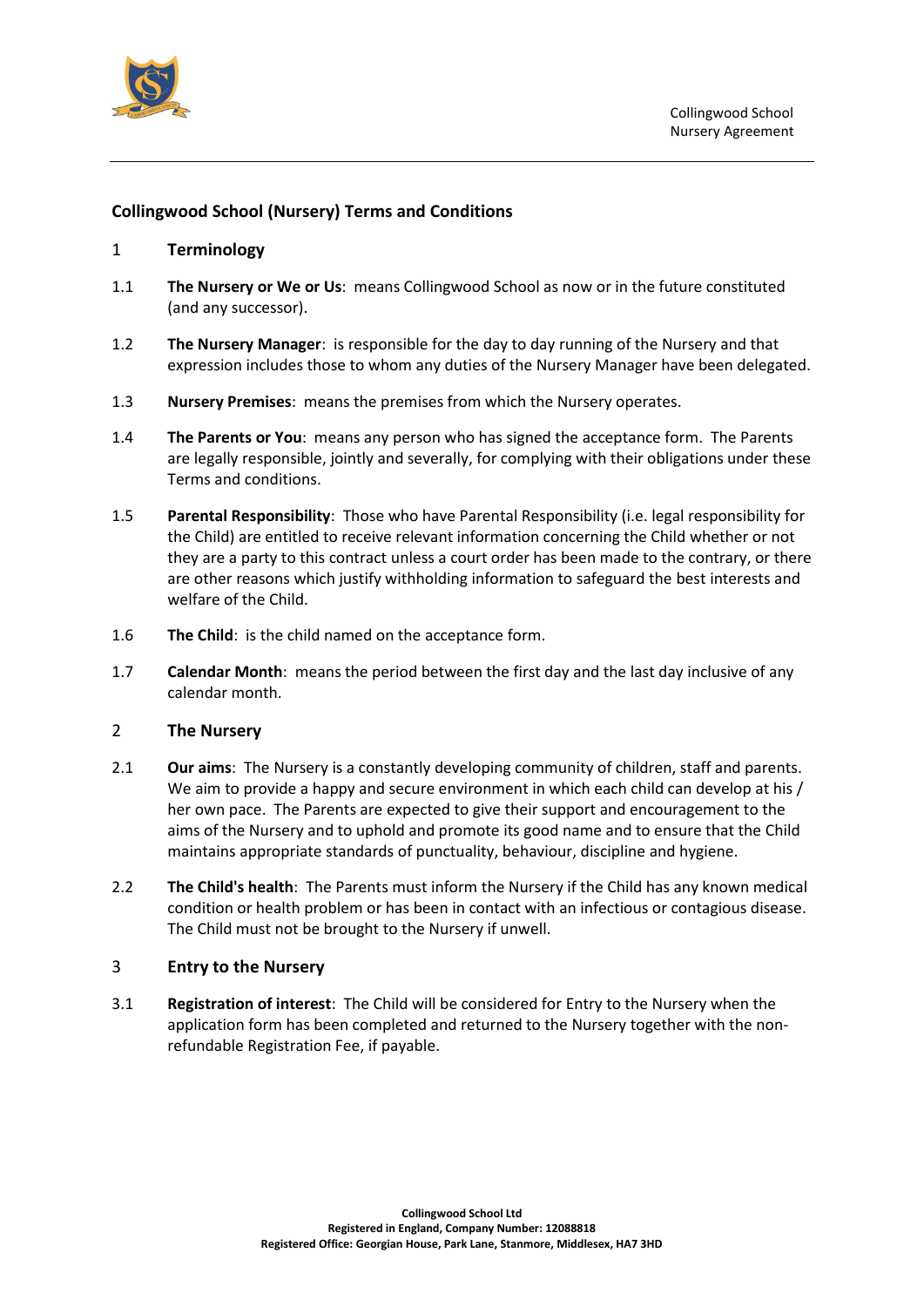

- 3.2 **Admission**: occurs when the Parents accept the offer of a place by the Nursery and they complete the acceptance form. Admission to the Nursery will be subject to the availability of a place. A deposit (**Acceptance Deposit**) as shown in the Sessions and Fees List will also be payable when the Parents return this form. The Acceptance Deposit will be retained in the general funds of the Nursery until the Child leaves and will be repaid without interest following the Child's departure less disbursement and subject to payment of all other sums due to the Nursery. Please also see clause 7.7, 7.8, 7.9, 7.10, 7.11.
- <span id="page-2-0"></span>3.3 **Entry**: is the date when the Child attends the Nursery for the first time under these Terms and conditions.
- 3.4 **Variations:** these Terms and Conditions and the Sessions and Fees list are subject to change from time to time to reflect changes in the law or custom and practice at the Nursery.
- 3.5 **Change**: The Nursery reserves the right to make changes to the curriculum or to the structure and composition of classes or to the length of the nursery day. Notice of any significant change and reasons for the change will be given as soon as practicable but on occasions it will be less than one Calendar Month.

#### 4 **Fees**

- 4.1 **Fees**: In these Terms and Conditions Fees may include alone or in combination any of the Registration Fee and the Acceptance Deposit, the monthly or termly charge set by the Nursery for all individual sessions the Child will attend, additional charges incurred for unnotified late collection or bank charges arising from default in Fees payment or late payment charges if incurred. The Parents will be consulted regarding any extra costs such as day trips or external activities. In addition, fees are discounted when a child reaches two years old and a further discount is applied when a child reaches age three. These reductions are applied to the Fees one Calendar month following the child's birthday.
- 4.2 **Fees increases**: Fees are reviewed annually and are subject to increase from time to time. If the Parents receive less than a Term/ Two Months' notice of a Fees increase, they may give to the Nursery written Notice of Withdrawal of the Pupil within 21 days and will not be liable to pay Fees in lieu of Notice and the Acceptance Deposit will be refunded without interest, less any sums owing to the Nursery.
- 4.3 **Payment of Monthly Fees**: The Parents jointly and severally agree to pay the Fees applicable to each Calendar Month directly to the Nursery. Fees for each Calendar Month are due and payable as cleared funds on the 1st of the Calendar month before the commencement of the Calendar Month to which they relate, by direct debit (form available at the office) and childcare vouchers. If an item on the fees invoice is under query, the balance of that fees invoice must be paid. The Nursery reserves the right to refuse a payment if it is not satisfied as to the identity of the payer or the source of the funds and may request evidence of these from the Parents.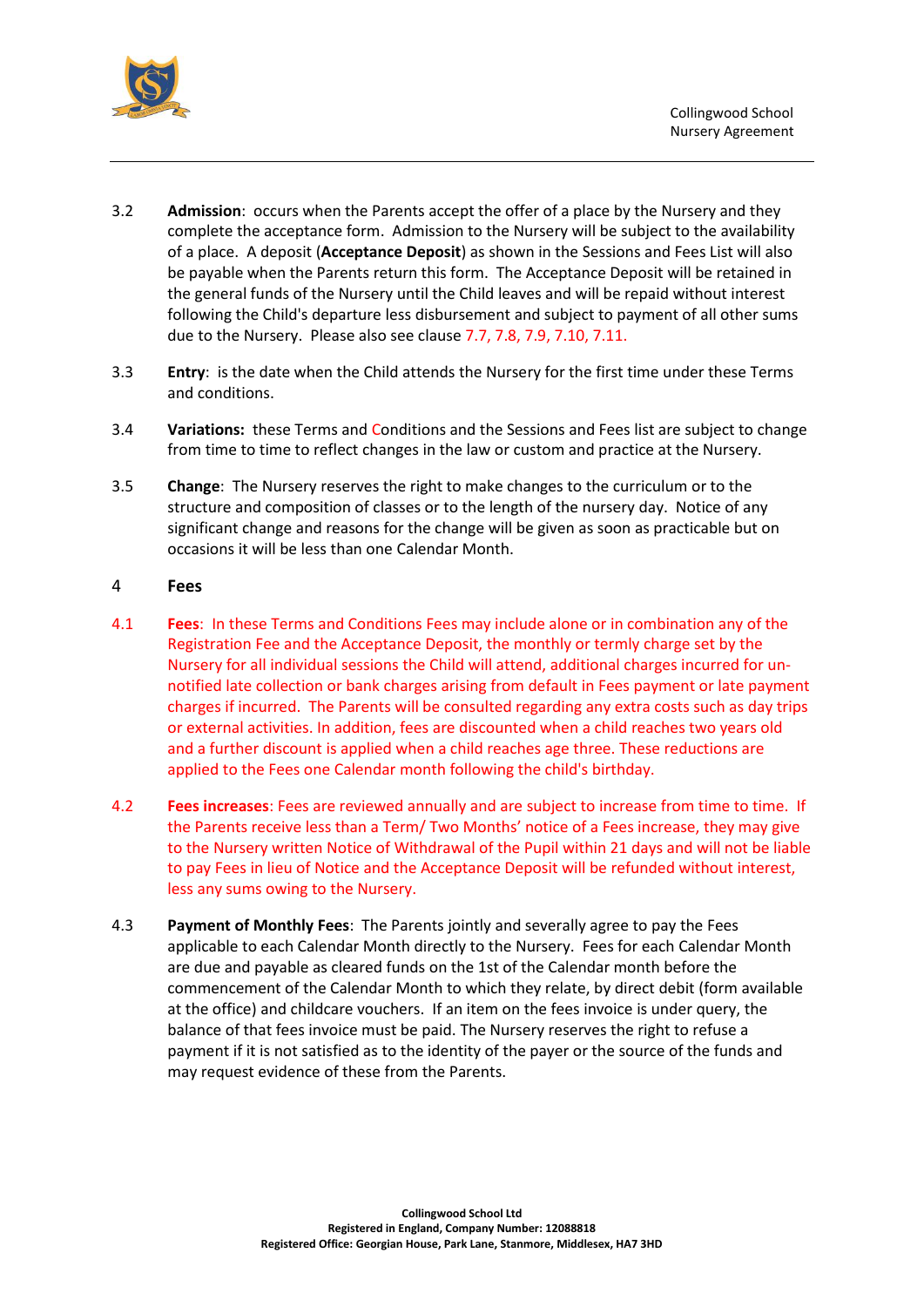

- 4.4 **Payment of Termly Fees**: The Parents jointly and severally agree to pay the Fees applicable to each Term directly to the Nursery. Fees for are due and payable as cleared funds on the 1st day of the Term, by BACS or direct debit (form available at the office) and childcare vouchers. The Termly Fee can also be paid monthly where the fee is split over three months and payable in advance. If an item on the fees invoice is under query, the balance of that fees invoice must be paid. The Nursery reserves the right to refuse a payment if it is not satisfied as to the identity of the payer or the source of the funds and may request evidence of these from the Parents.
- 4.5 **Mid-month start date:** sessions attended up to the 1<sup>st</sup> of the month will be charged at a daily rate and fees will be payable by BACS or credit card to ensure that payment is received before Entry.
- 4.6 **Third party arrangements**: An agreement with a third party (such as an employer, University/College grant, grandparent or step-parent without Parental Responsibility) to pay the Fees or any other sum due to the Nursery does not release the Parents from liability if the third party defaults and does not affect the operation of any other of these Terms and conditions unless an express release has been given in writing, signed by the Nursery Manager. The Nursery reserves the right to refuse a payment from a third party.
- 4.7 **Indemnity**: If the Nursery is required to pay all or part of any sum received from a thirdparty credit provider on behalf of the Parents, the Parents shall indemnify the Nursery against all losses, expenses (including legal expenses) and interest suffered or incurred by the Nursery.
- 4.8 **Full time fee calculation**: The monthly nursery fee calculation is based on cost of sessions x number of sessions x 51 weeks and then divided by 12 months. This ensures that a regular monthly fee is payable. Any queries with fees must be resolved before Entry as The Nursery will not entertain any disputes on Fees after this date. Clause 4.15 and 4.16 apply where non-payment is due to dispute of Fees.
- 4.9 **Term time fee calculation**: The term time nursery fee is based on three terms in an academic year, where the term dates correlate to the School calendar. These Fees are not calculated on the same basis as Full Time Fees. Any queries with fees must be resolved before Entry as The Nursery will not entertain any disputes on Fees after this date.
- 4.10 **Early Years Funded places**: The child becomes eligible for Early Years Funding from the term after their third birthday. Where part of the Fees is funded by a Nursery Education Grant, the Parents must pay for any sessions or services provided which are not covered by the Grant.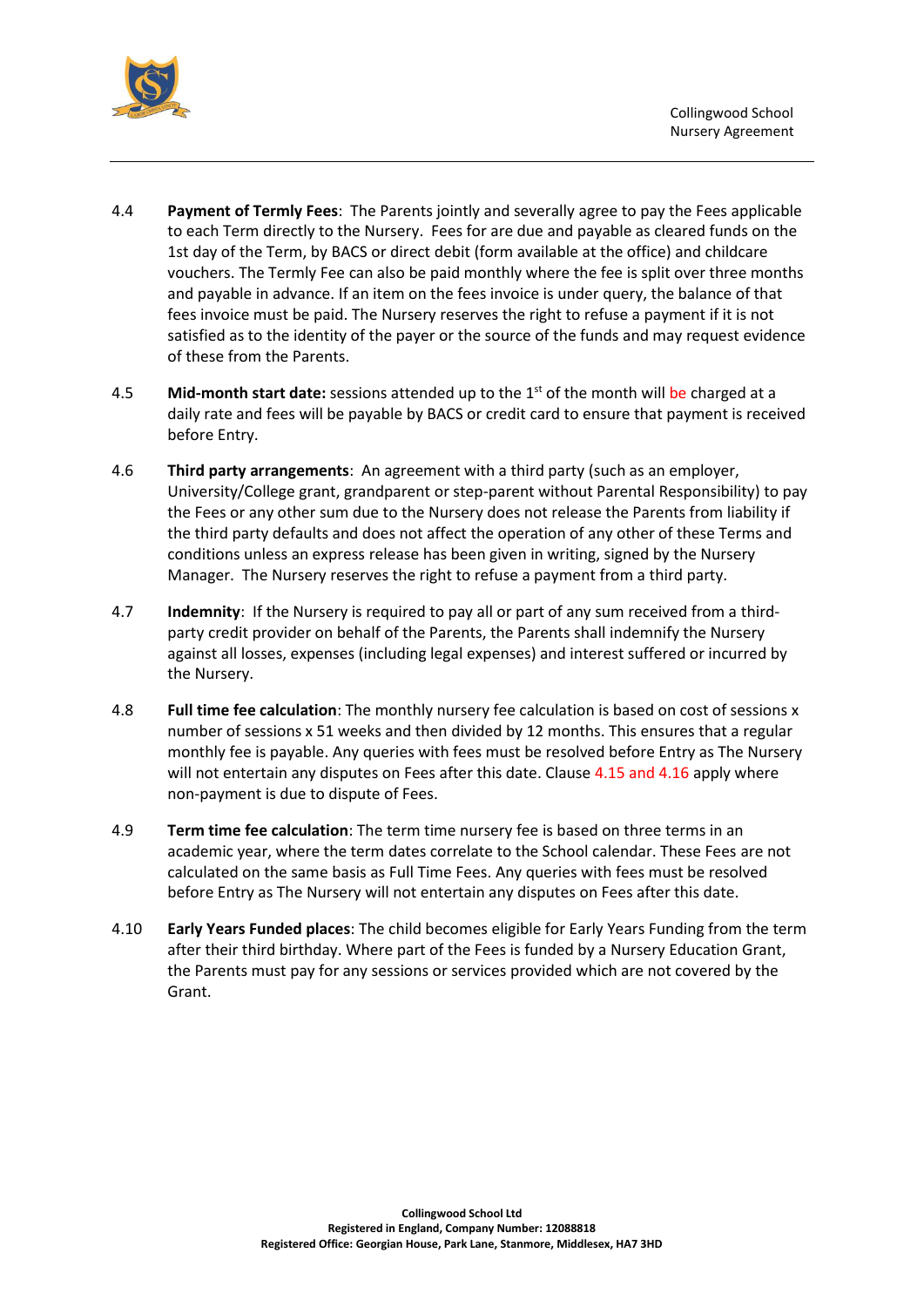

- 4.11 **Funded fee calculation**: The Local Authority provide funding for 38 weeks for 15/30 hours a week. In order to set a regular monthly fee, the 38-week funding is applied to a 51-week period. Any queries with fees must be resolved before Entry as The Nursery will not entertain any disputes on Fees after this date. Additional services that are not linked to Funded places are:
	- 1. Additional chargeable extracurricular activities
	- 2. Nursery outings
- 4.12 **Claiming the Funding**: The Nursery Manager is required to complete a claim form and submits this to the Local Authority. In the case of 30 hours funding the code will require verification. Where this process has not been completed the full fee will be charged and where applicable an adjustment will be made in the next invoice. Should the Child leave the Nursery mid-term, it is possible that the Local Authority will claim back from the Nursery part or all of the allocated funding. This may result in there being an outstanding balance on your account or in some cases the Local Authority will contact you directly to claim back any overpayments.
- 4.13 **Inset days**: The nursery is committed to raising the standards of nursery childcare and supporting its employees to do this by providing training and development opportunities they need to keep their skills and knowledge up to date. At least 3 months' notice of each inset day shall be given by The Nursery. No deductions shall be made to any fees or charges payable under this contract to take account of the fact the service shall not be provided on such inset days.
- 4.14 **Refund or waiver**: Fees will not be refunded reduced or waived if:
	- 4.14.1 the Child is absent through illness; or
	- 4.14.2 a Term is shortened, or a vacation extended; or
	- 4.14.3 the Nursery is temporarily closed due to adverse weather conditions; or
	- 4.14.4 for any reason other than exceptionally and at the sole discretion of the Financial Controller in a case of genuine hardship.
- 4.15 **Late payment**: Fees that remain unpaid one week after the due date or if the direct debit is cancelled or is returned due to insufficient funds, the Parents shall be liable for an additional late payment fee of £50. The Parents shall also be liable to pay all costs, fees, disbursements and charges including legal fees and costs reasonably incurred by the Nursery in the recovery of any unpaid Fees regardless of the value of the Nursery's claim.
- 4.16 **Exclusion for non-payment**: The Child may be excluded from the Nursery on three days' notice when Fees are unpaid or evidence of the identity of the payer or the source of the funds is not provided following a reasonable request. The Child will be deemed withdrawn without notice 10 days after exclusion if payment is not received or evidence requested is not provided.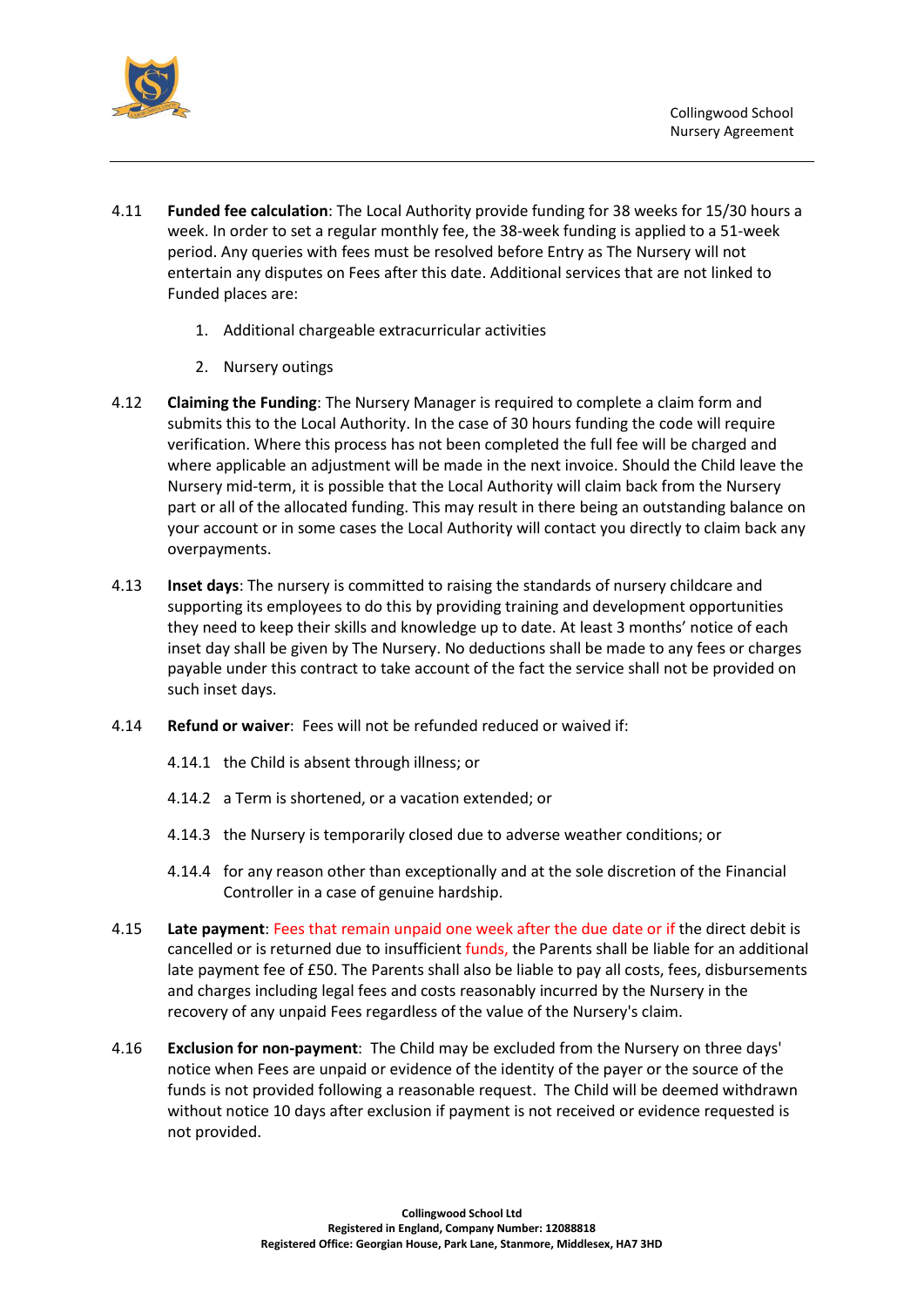

## 5 **Pastoral care**

- 5.1 **Welfare of the Child**: We will do all that is reasonable to safeguard and promote the Child's welfare and to provide pastoral care to at least the standard required by law. We will respect the Child's human rights and freedoms which must, however, be balanced with the lawful needs and rules of our Nursery community and the rights and freedoms of others.
- 5.2 **Physical contact**: The Parents give their consent to such physical contact as may accord with good practice and be appropriate and proper for teaching and instruction and for providing comfort to a child in distress or to maintain safety and good order, or in connection with the Child's health and welfare.
- 5.3 **Concerns or complaints**: Any question, concern or complaint about the pastoral care or safety of the Child must be made to the Nursery Manager. A copy of the Nursery's complaints procedure can be provided on request.
- 5.4 **Disclosures**: The Parents must, as soon as possible, disclose to the Nursery in confidence any known medical condition, health problem or allergy affecting the Child, or any family circumstances or court order which might affect the Child's welfare or happiness, or any concerns about the Child's safety.
- 5.5 **Special precautions**: The Nursery Manager must be notified in writing immediately of any court orders or situations of risk in relation to the Child for which any special precautions may be needed.
- 5.6 **Belongings**: The Child should not bring money, valuables, sweets or toys with them to the Nursery, as the Nursery does not accept responsibility for loss or damage to such items. Items requested by Nursery Staff for the purpose of a class activity will be allowed, however this is done so entirely at their own risk. A comforter will be allowed. The Parents are asked to supply the Nursery with named sun cream in the spring and summer for use on their Child only and may be required to sign a consent form to permit the Nursery to use sun cream on their child.
- 5.7 **Collection**: The Child must either be collected by one of the Parents or an alternative collector who is listed in the application form. The Parents must supply information in accordance with the Nursery's security procedures for collection as required by the Nursery from time to time. Parents can authorise an alternative person to collect their child. In this case, a password will be agreed with the Parents which the person collecting the child must supply.
- 5.8 **Dietary requirements**: The Parents should advise the Nursery in writing of any dietary requirements or allergies. A doctor's note should be provided if the Child has a medically diagnosed food allergy. All reasonable care will be taken to ensure that the Child does not come into contact with certain foods.
- 5.9 **Transport**: The Parents' consent to the Child travelling by any form of public transport and / or in a motor vehicle driven by a responsible adult who is duly licensed and insured to drive a vehicle of that type.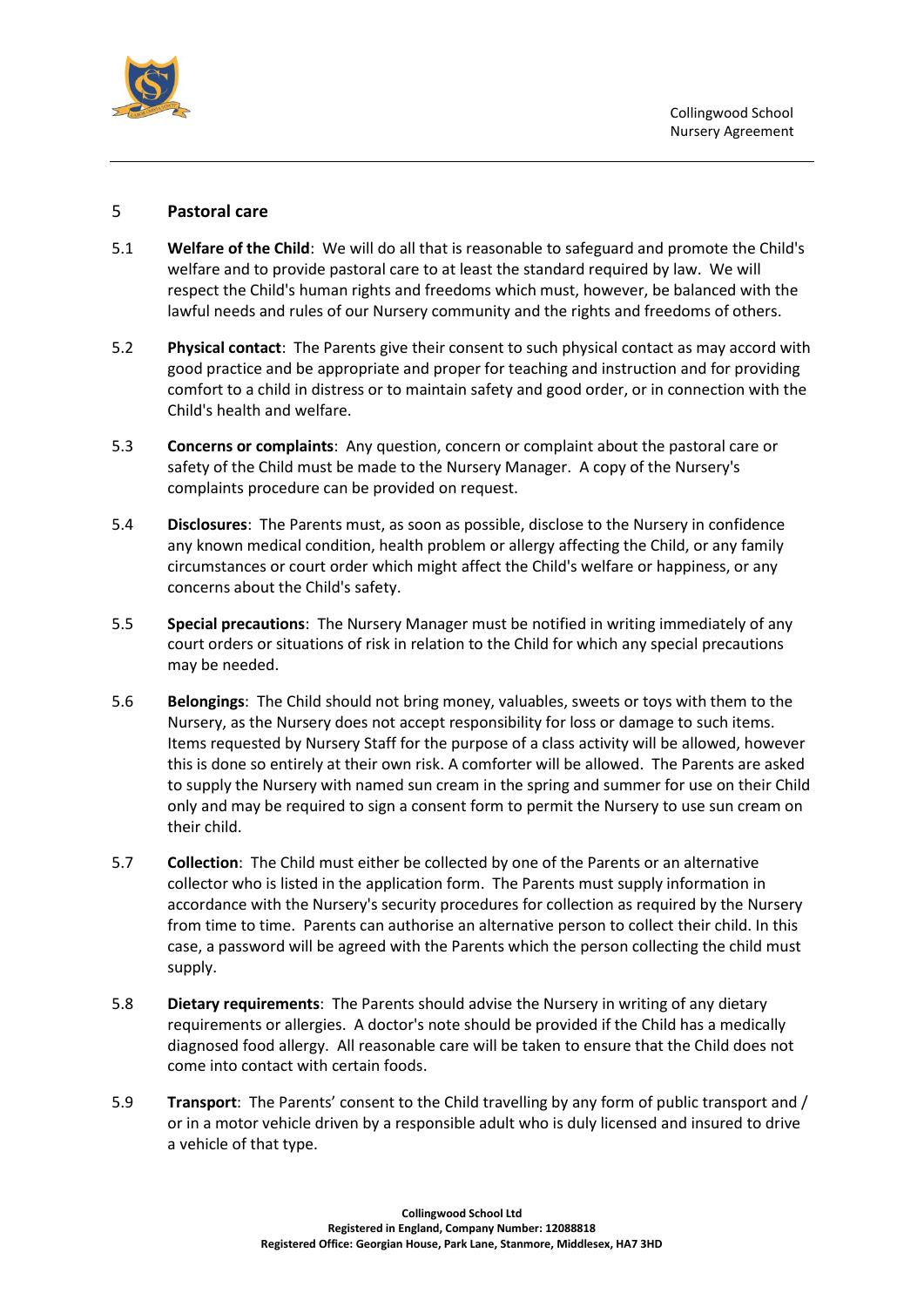

- 5.10 **Communications from parents**: Communications or instructions from one of the Parents or any person with Parental Responsibility shall be deemed by the Nursery to be received from both Parents. This requirement does not apply to the giving of Notice for the Cancellation of the place or the Withdrawal of the Child from the Nursery. Those persons who are required to consent to or to give Notice of Cancellation or Withdrawal are set out in Section [7.](#page-7-0)1.
- 5.11 **Photographs or images**: The Nursery may obtain and use photographs or images of the Child for:
	- 5.11.1 use in the Nursery's promotional material such as the prospectus, the website or social media;
	- 5.11.2 press and media purposes;
	- 5.11.3 educational purposes as part of the curriculum or extra-curricular activities.

We would not disclose the home address of the Child without the Parents' consent. The Nursery may seek specific consent from the Parents before using a photograph or video recording where the Nursery considers that the use is more privacy intrusive.

- 5.12 **Request for confidentiality**: The Parents may ask Us to keep information about the Child confidential. For example, you may ask Us to not use photographs of the Child in promotional material or ask Us to keep the fact that the Child is on the Nursery roll confidential. If the Parents would like information about the Child to be kept confidential, they must immediately contact the Nursery Manager in writing, requesting an acknowledgment of their letter.
- 5.13 **Nursery's liability**: Unless negligent or guilty of some other wrongdoing causing injury, loss or damage, the Nursery does not accept responsibility for accidental injury or other loss caused to the Child or Parents or for loss or damage to property.

#### 6 **Health and medical matters**

- 6.1 **Infectious and contagious diseases**: The Child will not be accepted into the Nursery with an infectious or contagious disease or illness and must not return to the Nursery until medically fit. The Nursery reserves the right to send the Child home if they become unwell whilst under the Nursery's care. The Parents must provide the Nursery with a daytime contact number.
- 6.2 **Medicine**: With the exception of 'Calpol', the Nursery cannot administer any medicine to the Child unless prescribed by a doctor. 'Calpol' will only be administered if the Child has a temperature and if the Nursery holds a consent form signed by the Parents to enable it to do so. The Nursery will maintain a medical register detailing any medicines administered to children. In the case of a prescription medicine, the Parents will be required to fill in a consent form on a daily basis for the administration of medicine and to confirm dosage.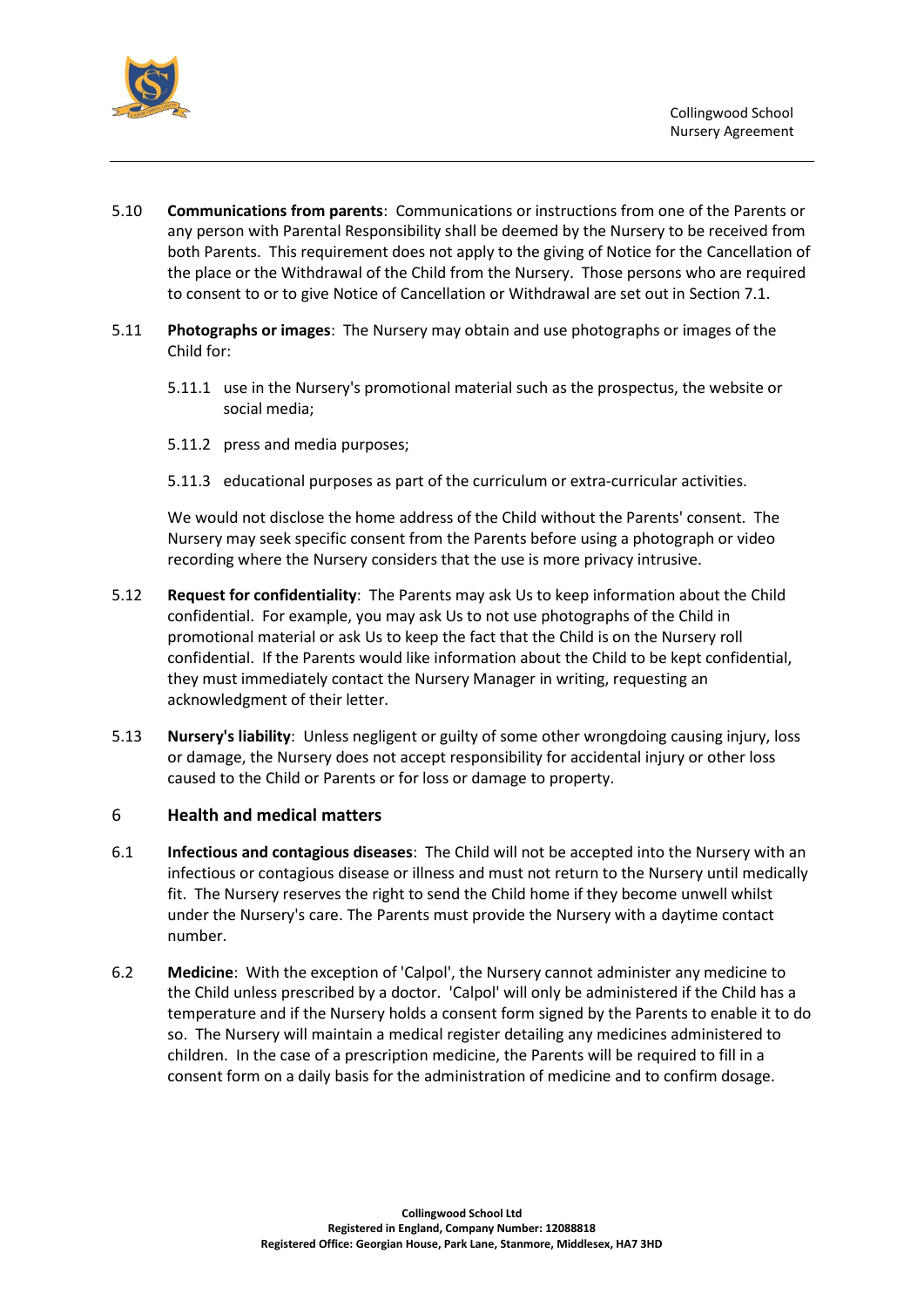

- 6.3 **Medical information**: Throughout the Child's time as a member of the Nursery, the Nursery Manager shall have the right to disclose confidential information about the Child if considered to be in the Child's own interests or necessary for the protection of other members of the Nursery community. Such information will be given and received on a confidential, "need to know" basis.
- 6.4 **First aid provision**: The Parents' consent to the Child receiving first aid treatment as and when necessary from an appropriately qualified person.
- 6.5 **Emergency medical treatment**: The Parents authorise the Nursery Manager to consent on their behalf to the Child receiving emergency medical treatment including blood transfusions, general anaesthetic and operations performed by the National Health Service or at a private hospital and where certified by an appropriately qualified person as necessary for the Child's welfare, and if the Parents cannot be contacted in time.

#### <span id="page-7-0"></span>7 **Provision about Notice**

- 7.1 **Monthly Notice**: means two Calendar Month's written notice given by:
	- 7.1.1 both Parents; or
	- 7.1.2 one of the Parents with the prior written consent of the other Parent; and
	- 7.1.3 in either case the prior written consent of any other person with parental responsibility where appropriate.

delivered to and received by the Nursery Manager before the first day of the Calendar Month. The Parents should contact the Nursery Manager if no acknowledgement of the Notice is received from the Nursery within seven days of the date of the Notice.

- 7.2 **Termly Notice:** means the period between and including the first and last days of the relevant School term. A Term's Written Notice given by:
	- 7.2.1 both Parents; or
	- 7.2.2 one of the Parents with the prior written consent of the other Parent; and
	- 7.2.3 in either case the prior written consent of any other person with Parental Responsibility where appropriate

before the first day of Term addressed to and received by the Nursery Manager. It is expected that the Parents will consult with the Nursery Manager before giving Notice to withdraw the Pupil. The Parents should contact the Nursery if no acknowledgement of the Notice is received from the School within seven days of the date of the Notice.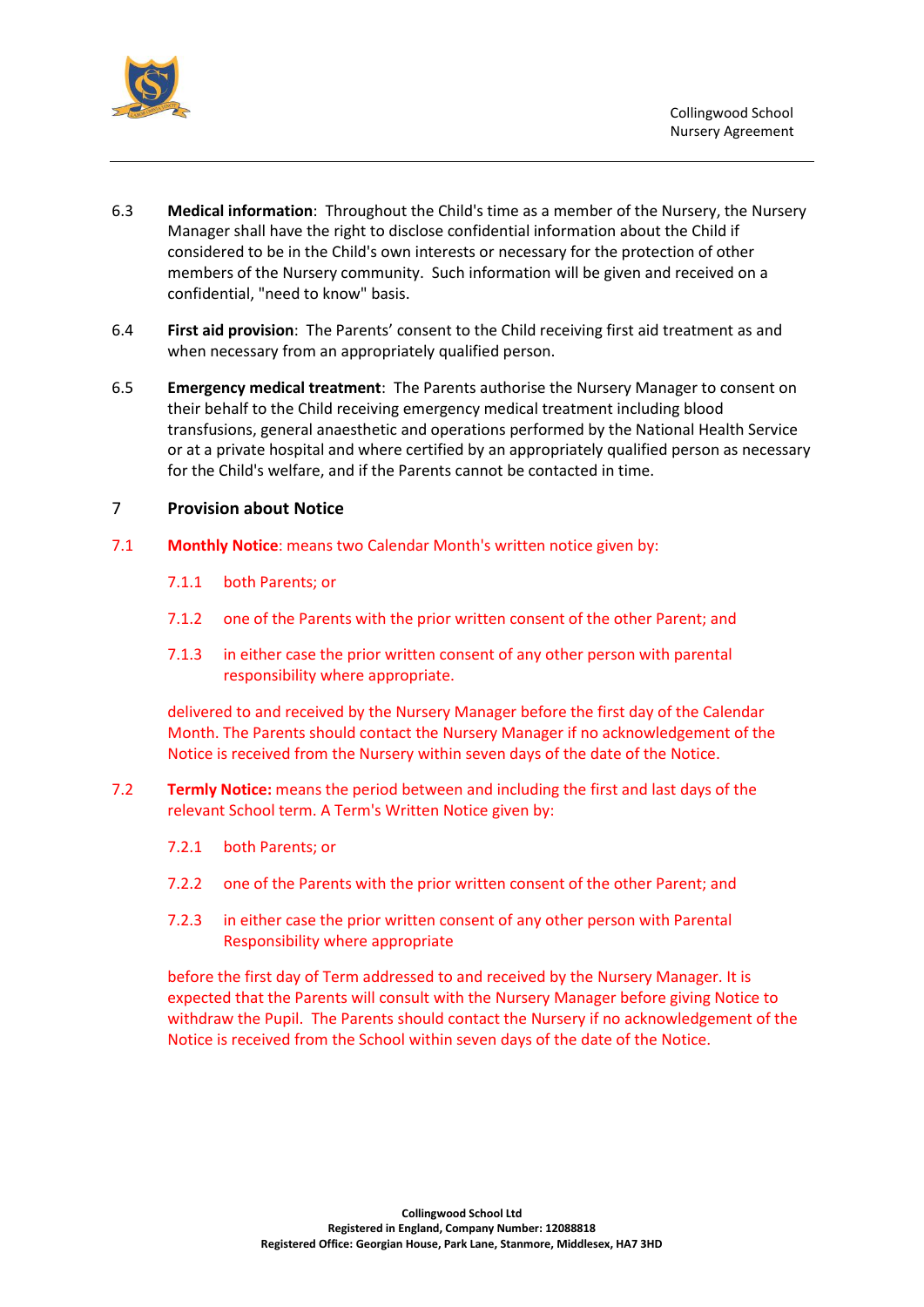

- 7.3 **Written Notice**: must be given if:
	- 7.3.1 The parents wish to cancel the place after acceptance; or
	- 7.3.2 The parents wish to withdraw the Pupil who has entered the Nursery.
- 7.4 **Provisional Notice:** is valid only for the Term/Two-month period in which it is given. Provisional notice must be given in writing and received by the Nursery manager personally.
- 7.5 **Fees in lieu of Notice:** in circumstances where the Parents have not given Written Notice, Fees in lieu of Notice means, Terms/Two Months' Fees in full at the rate applicable for the Term/Two-month Period following Withdrawal. A fee in lieu of Notice represents a genuine pre-estimate of the Nursery's loss. This rule is necessary to promote stability and the Nursery's ability to plan its staffing and other resources.
- 7.6 **Cancellation:** means the cancellation of a place at the Nursery which has been accepted by the Parents and which occurs before the Pupil enters the Nursery or where the Child does not enter the Nursery. Please see clause [3.3](#page-2-0) for details of when Entry to the Nursery occurs.
- 7.7 **Cancellation rights:** The Parents may cancel this agreement at any time within 14 days of the date of the acceptance form. In such circumstances the Acceptance Deposit will be refunded together with any Fees paid pro-rated if the Nursery has provided any educational services under this agreement.
- 7.8 **Cancelling acceptance**: The Cancellation of the place after acceptance can cause long-term loss to the Nursery if it occurs after other families have taken their decisions about schooling for their children and after the expiry of the 14-day period described in clause 7.7 above. The Acceptance Deposit should therefore only be paid once a firm decision to join the Nursery has been made. The Nursery relies on commitments given when accepting places to budget for income and expenditure requirements each year.
	- 7.8.1 If the offer of a place is made in the Term/ Calendar Month of Entry the Parents may cancel their acceptance in writing in accordance with clause 7.7 within the 14-day cancellation period. The Acceptance Deposit will then be refunded by the Nursery. If the Parents give Notice of Cancellation after this date or give no Notice of Cancellation, they will incur a liability to pay Term/two Calendar Month's Fees at the rate payable for the Calendar Month of Entry, less the Acceptance Deposit, payable as a debt.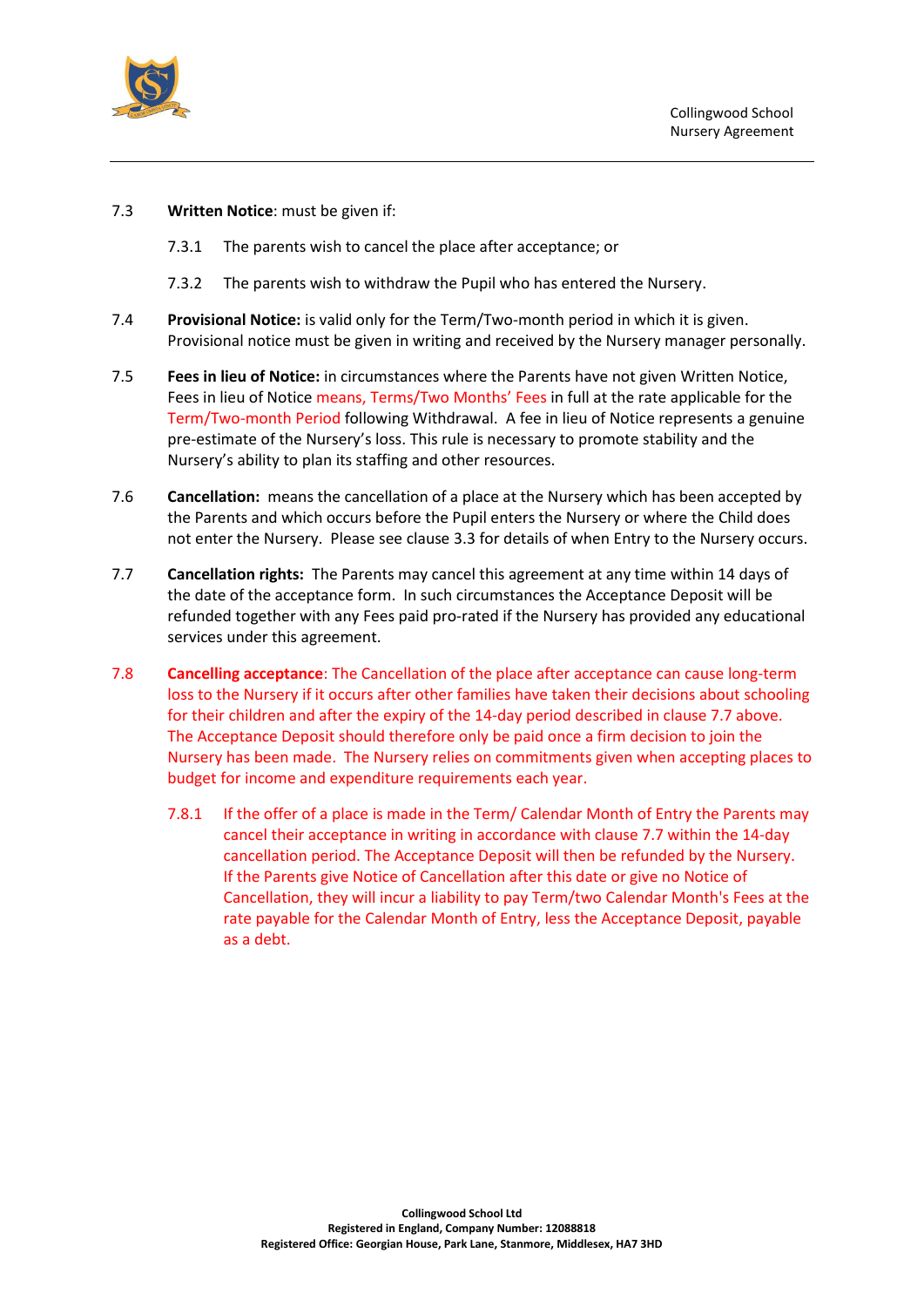

- 7.9 **Deferring Date of Entry**: The Parents may request to defer their date of Entry in writing at any time up to the start of the Term/Two Months before Entry. The Nursery Manager will consider the request, and subject to available places, will confirm in writing if this request can be agreed. If the change is accepted, the Parents are liable to pay a Term's/Two Months Fee, which is due by the original Date of Entry. Upon Entry the payment in advance will be credited against Fees due. Fees and Notice will be governed by the rules set out in section 4 and section 7. If the Parents give Notice of Cancellation after the entry date is changed or give no Notice of Cancellation prior to the entry date, the Term's/Two Months Fees will be retained in lieu of notice, less the Acceptance Deposit.
- 7.10 **Withdrawal**: means the Withdrawal of the Child from the Nursery by the Parents with or without the Notice required under these Terms and conditions at any time after the Child has entered the Nursery. Notice must be given before the Child is withdrawn (including places funded by a Nursery Education Grant) or one Calendar Month's Fees In lieu of Notice will be due and payable as a debt at the rate applicable on the date of invoice. Provisional notice is not accepted. Cases of genuine hardship will be given special consideration on written request.
- 7.11 **Removal**: The Parents may be required to remove the Child, temporarily or permanently from the Nursery, if, after consultation with the Parents, the Nursery Manager is of the opinion that by reason of the Child's conduct, the continued presence of the Child is incompatible with the interests of the Nursery, or if a Parent has treated the Nursery or members of its staff or any member of the Nursery community unreasonably. The Nursery is not obliged to provide notice under these circumstances. There will be no refund of Fees, but the Acceptance Deposit will be returned, and Fees in lieu of Notice would not be charged.
- 7.12 **Amendment to sessions**: any reduction in sessions requires two Calendar Months' Notice. Reduction in sessions will be adjusted on the invoice for the next Calendar Month. Any increase in sessions requires one Calendar Months' Notice. If the change in sessions is effective mid-month, then additional sessions attended up to the  $1<sup>st</sup>$  day of the Calendar Month will be charged at a Daily Rate. This is payable by BACS or credit card.
- 7.13 **Transition to Reception**: acceptance of a place in Reception requires the following:
	- 7.13.1 The acceptance of a place in Reception needs to be confirmed a Term before Entry.
	- 7.13.2 The School Acceptance Forms/Medical Forms and Consent Forms should be completed and returned to the School Administrator.
	- 7.13.3 If there is a difference in the School Acceptance Deposit, this payable to confirm a place in Reception.
	- 7.13.4 The Acceptance Deposit is not refundable if Notice of Cancellation is received in the Term before Entry.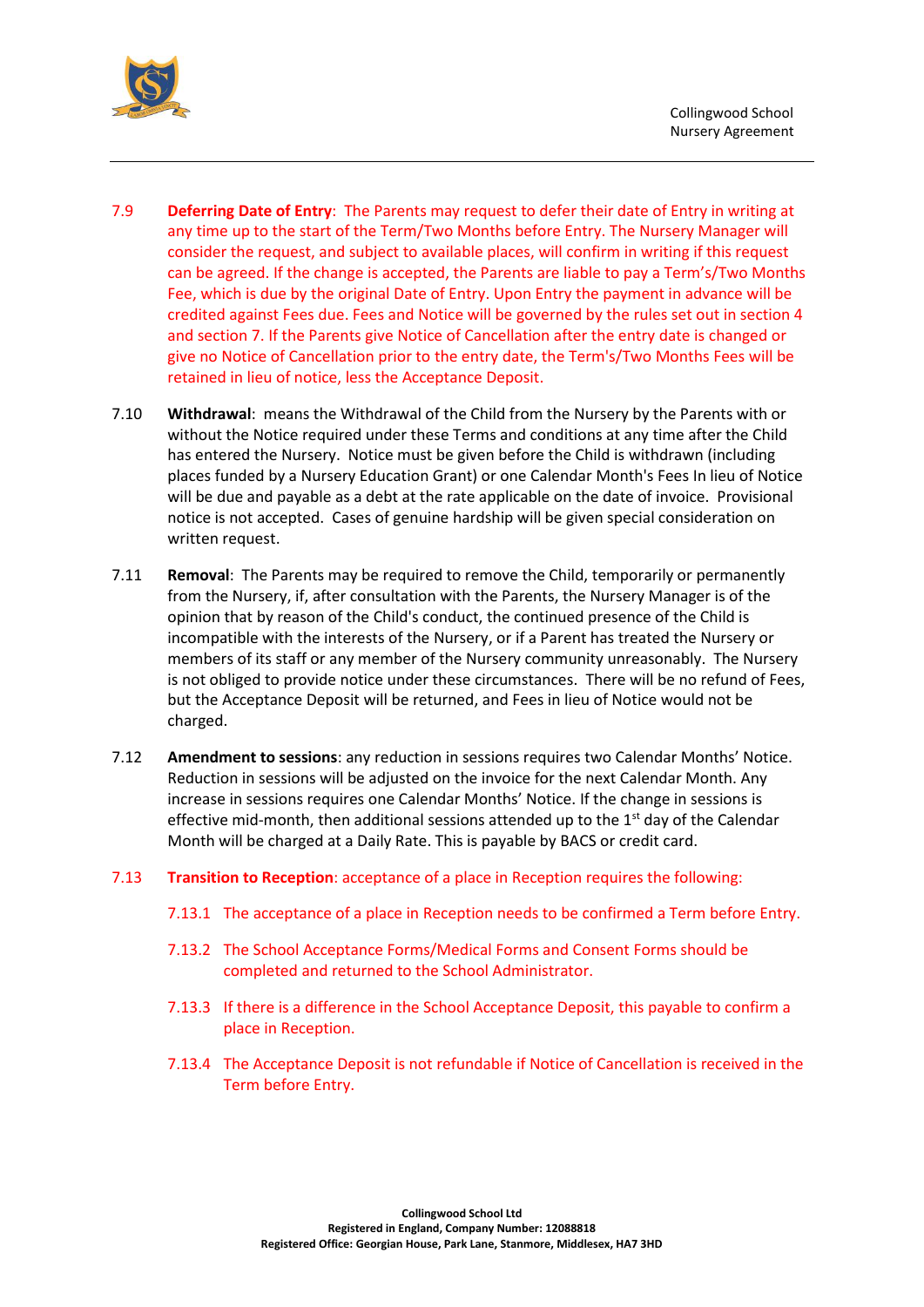

# 8 **Events beyond the control of the parties**

- 8.1 **Force majeure:** An event beyond the reasonable control of the School or the Parents is a Force Majeure Event and shall include such events as an act of God, fire, flood, storm, war, riot, civil unrest, act of terrorism, strikes, industrial disputes, outbreak of epidemic or pandemic of disease, failure of utility service or transportation.
- <span id="page-10-0"></span>8.2 **Notification:** If either the School or the Parents is prevented from or delayed in carrying out its contractual obligations by a Force Majeure Event, that party shall immediately notify the other in writing and shall be excused from performing those obligations while the Force Majeure Event continues.
- 8.3 **Continued force majeure:** If a Force Majeure Event continues for a period greater than 90 days, the party who has provided notification under clause [8.2](#page-10-0) shall notify the other of the steps to be taken to ensure performance of its contractual obligations.
- 8.4 Termination: If the Force Majeure Event continues for a total period greater than 120 days, the party in receipt of notification under clause [8.2](#page-10-0) may terminate this contract by providing at least three working days' notice in writing to the other party.

## 9 **General conditions**

- 9.1 **Data protection**: The Parents are asked to read the Nursery's privacy notice [available on the website] before signing the acceptance form.
- 9.2 **Insurances**: The Nursery undertakes to maintain those insurances which are prescribed by law. All other insurances are the responsibility of the Parents.
- 9.3 **Management**: It is our intention that these Terms and conditions will always be operated so as to achieve a balance of fairness between the rights and needs of parents and children, and those of the Nursery community as a whole. We aim also to promote good order and discipline throughout our Nursery community and to ensure compliance with the law.
- 9.4 **Legal contract**: The offer of a place and its acceptance by the Parents give rise to a legally binding contract on the terms of these Terms and conditions, together with the letter of offer, the acceptance form and the Sessions and Fees List.
- 9.5 **Consumer rights**: Care has been taken to use plain language and to give clear explanations in these Terms and conditions. If any words alone or in combination infringe consumer rights laws or any other provision of law, they shall be treated as severable and shall be replaced with words which give as near the original meaning as may be fair. Nothing in these Terms and conditions affects the Parents' statutory rights.
- 9.6 **Information for parents:** We provide parents of prospective pupils with information about the Nursery and the educational services we provide in good faith. This information may be contained in the Nursery's website or in statements made by staff or pupils during a visit or an open day. If the Parents wish to take account of the information provided to them when deciding whether to enter into this agreement, they should seek specific confirmation from the Nursery Manager that the information is accurate before returning a completed acceptance form to the Nursery.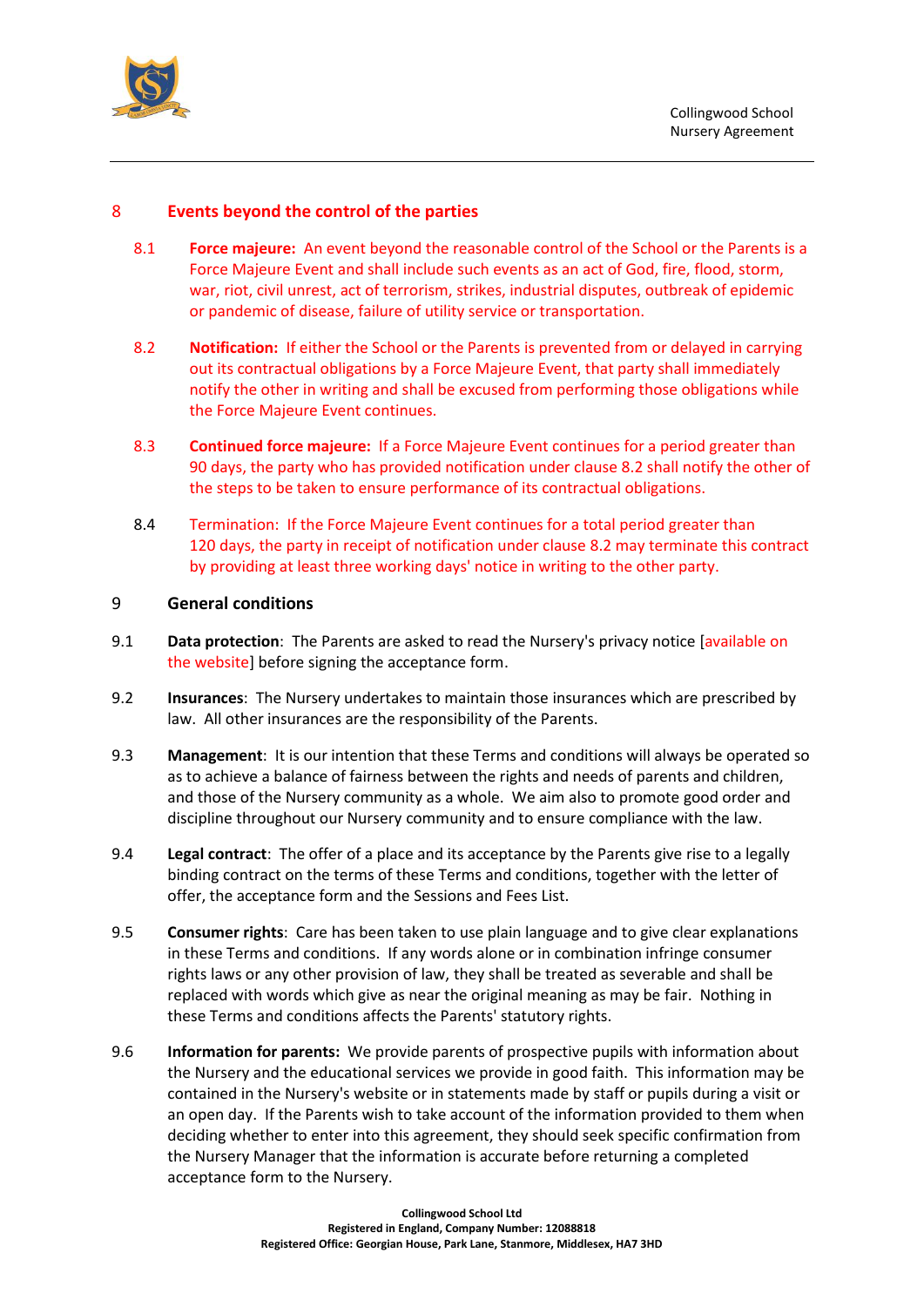

- 9.7 **Non-Solicitation of Staff:** The Parents agree not to canvass, solicit or encourage directly or indirectly any member of the nursery staff to leave his / her employment. This includes employment on a part time basis for evenings or weekends. If the Parents employ a member of the Nursery staff within 3 months of him / her leaving the Nursery, the Parents shall be liable to pay up to 15% of the former employee's annual salary based on the annual salary at the time of leaving.
- 9.8 **Third party rights**: Only the Nursery and the Parents are parties to this contract. Neither the Child nor any third party is a party to this contract and shall not have any rights to enforce any term of it.
- 9.9 **Interpretation**: These Terms and conditions supersede any previously in force and will be construed as a whole. Headings, unless required to make sense of the immediate context, are for ease of reading only and are not otherwise part of these Terms and conditions.
- 9.10 **Jurisdiction**: This contract was made at the Nursery and it, together with each matter relating to the provision of nursery services by the Nursery, is governed exclusively by the law of England and Wales and the parties submit to the exclusive jurisdiction of the Courts of England and Wales.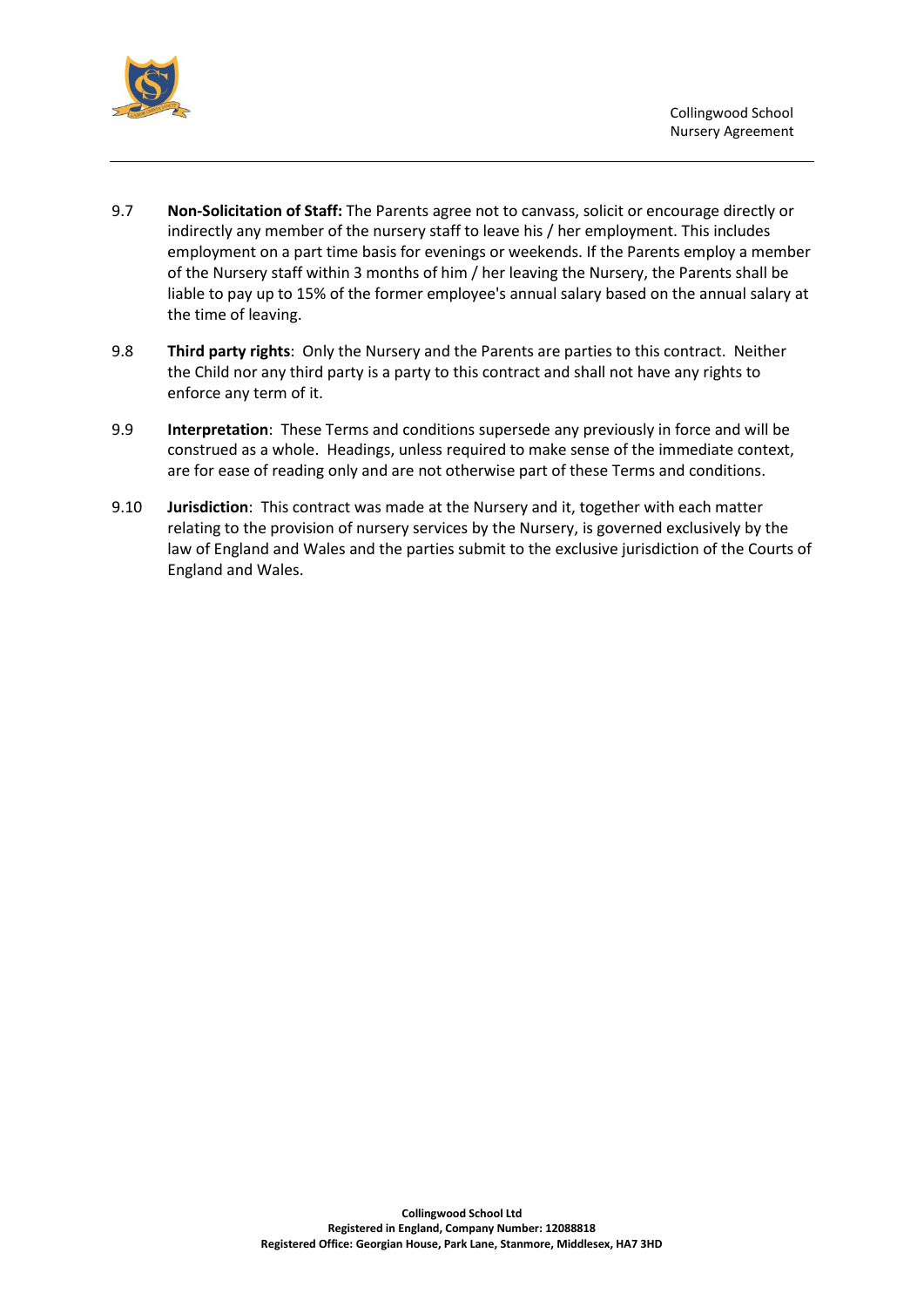

| Event                          | Clause |
|--------------------------------|--------|
| <b>Registration Fee</b>        | 3.1    |
| Offer of a place and deposit   | 3.2    |
| Refund or waiver               | 4.13   |
| Late payment                   | 4.14   |
| Exclusion for non-payment      | 4.15   |
| Fees in lieu of Notice         | 7.5    |
| <b>Cancellation rights</b>     | 7.7    |
| <b>Cancelling Acceptance</b>   | 7.8    |
| Deferring Date of Entry        | 7.9    |
| Fees following Removal         | 7.11   |
| Amendment to sessions          | 7.12   |
| <b>Transition to Reception</b> | 7.13   |

# **Schedule 1 Summary of clauses containing financial consequences**